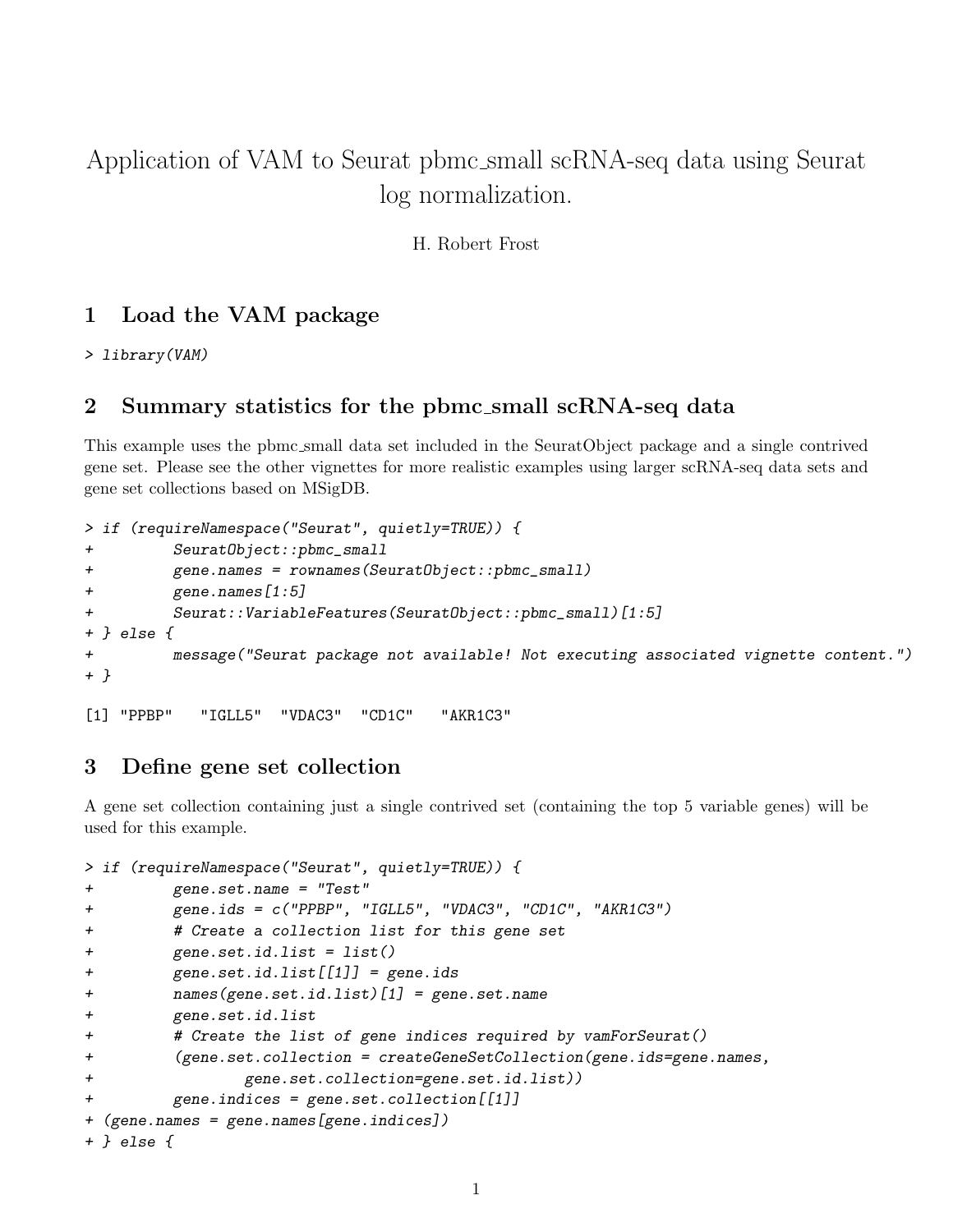+ message("Seurat package not available! Not executing associated vignette content.") + }

[1] "PPBP" "IGLL5" "VDAC3" "CD1C" "AKR1C3"

## 4 Execute VAM method

Since the scRNA-seq data has been processed using Seurat, we execute VAM using the vamForSeurat() function. We have set return.dist=T so that the squared adjusted Mahalanobis distances will be returned in a "VAMdist" Assay.

```
> if (requireNamespace("Seurat", quietly=TRUE)) {
+ pbmc.vam = vamForSeurat(seurat.data=SeuratObject::pbmc_small,
+ gene.set.collection=gene.set.collection,
+ center=F, gamma=T, sample.cov=F, return.dist=T)
+ } else {
         message("Seurat package not available! Not executing associated vignette content.")
+ }
```
Look at the first few entries in the "VAMdist" and "VAMcdf" Assays.

```
> if (requireNamespace("Seurat", quietly=TRUE)) {
+ pbmc.vam@assays$VAMdist[1,1:10]
+ pbmc.vam@assays$VAMcdf[1,1:10]
+ } else {
+ message("Seurat package not available! Not executing associated vignette content.")
+ }
1 x 10 sparse Matrix of class "dgCMatrix"
```
Test . . 0.1605757 0.3584714 . . 0.4712834 . . 0.3976088

Create gene weights that prioritize the first two genes in the set and execute VAM using the weights.

```
> if (requireNamespace("Seurat", quietly=TRUE)) {
+ gene.weights = list(c(2,2,1,1,1))+ pbmc.vam.weights = vamForSeurat(seurat.data=SeuratObject::pbmc_small,
+ gene.weights=gene.weights,
+ gene.set.collection=gene.set.collection,
            center=F, gamma=T, sample.cov=F, return.dist=T)
+ } else {
+ message("Seurat package not available! Not executing associated vignette content.")
+ }
```
### 5 Visualize VAM scores

Visualize VAM scores using Seurat FeaturePlot(). The default Assay must first be changed to "VAMcdf".

```
> if (requireNamespace("Seurat", quietly=TRUE)) {
+ Seurat::DefaultAssay(object = pbmc.vam) = "VAMcdf"
+ Seurat::FeaturePlot(pbmc.vam, reduction="tsne", features=gene.set.name)
```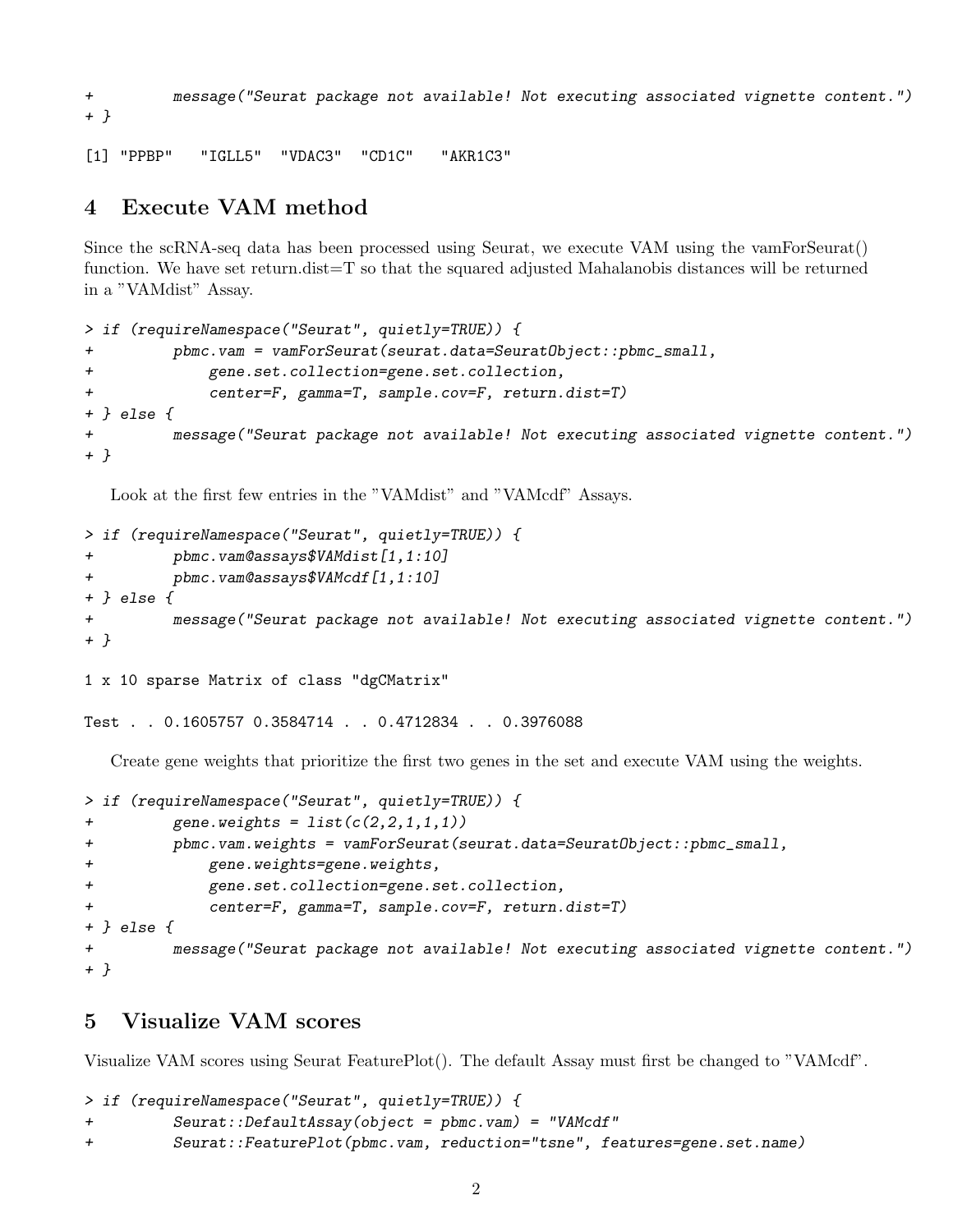```
+ } else {
+ message("Seurat package not available! Not executing associated vignette content.")
+ par(max = c(0, 0, 0, 0))+ plot(c(0, 1), c(0, 1), am = F, bty = 'n', type = 'n', xext = 'n', yext = 'n')+ text(x = 0.5, y = 0.5, paste("Seurat package not available! \n".+ "FeaturePlot not generated."),
+ cex = 1.6, col = "black")
+ }
```


Visualize the weighted VAM scores.

```
> if (requireNamespace("Seurat", quietly=TRUE)) {
```

```
+ Seurat::DefaultAssay(object = pbmc.vam.weights) = "VAMcdf"
```

```
+ Seurat::FeaturePlot(pbmc.vam.weights, reduction="tsne", features=gene.set.name)
```